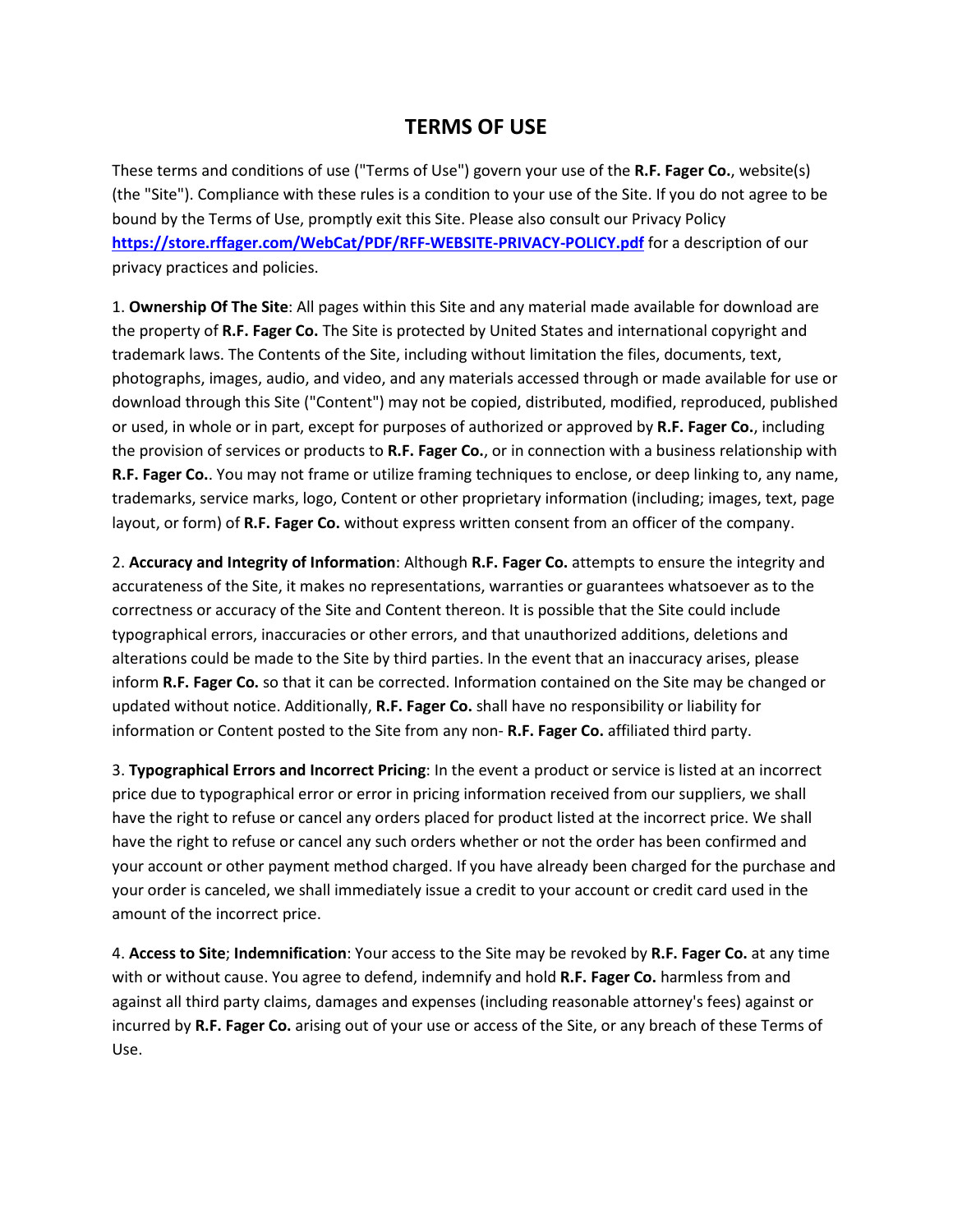5. **Submissions / Uploads to the Site**: If you submit or upload any information or files to our site ("Submissions"), you agree not to (1) post or transmit anything that is defamatory, abusive, libelous, unlawful, obscene, threatening, harassing, fraudulent, pornographic, or harmful, or that could encourage criminal or unethical behavior, (2) submit or upload anything that violates the copyright or intellectual property rights of any person or entity, (3) post or transmit a virus or any other harmful component, or (4) contact other site users through unsolicited e-mail, telephone calls, mailings or any other method of communication. **R.F. Fager Co.** shall have the irrevocable license and right to use Submissions for its business purposes. You are responsible for making sure all Submissions that you originate or require are properly backed up so you have ready access thereto in the event of loss, corruption or interruption. You agree to defend, indemnify and hold **R.F. Fager Co.** harmless from and against all third party claims, damages and expenses (including reasonable attorney's fees) against or incurred by **R.F. Fager Co.** arising out of any Submissions you post or allow to be posted to the Site.

6**. Disclaimer of Warranties**: COMPANY DOES NOT WARRANT THAT ACCESS TO OR USE OF THE SITE WILL BE UNINTERRUPTED OR ERROR-FREE OR THAT DEFECTS IN THE SITE WILL BE CORRECTED. YOU UNDERSTAND AND ACKNOWLEDGE THAT **R.F. FAGER CO.** IS NOT THE MANUFACTURER OF PRODUCTS SOLD THROUGH THE SITE AND THAT **R.F. FAGER CO.** HAS NO CONTROL OVER YOUR USE OR INSTALLATION OF THE PRODUCTS. ACCORDINGLY, THIS SITE AND PRODUCTS SOLD THROUGH THE SITE ARE PROVIDED "AS IS," WITH ALL FAULTS, WITH NO REPRESENTATIONS OR WARRANTIES OF ANY KIND, EITHER EXPRESSED OR IMPLIED, INCLUDING, BUT NOT LIMITED TO, THE IMPLIED WARRANTIES OF MERCHANTABILITY, FITNESS FOR A PARTICULAR PURPOSE, QUALITY OF INFORMATION, QUIET ENJOYMENT, AND TITLE/NON-INFRINGEMENT. COMPANY SPECIFICALLY DISCLAIMS ALL LIABILITY FOR ERRORS OR OMISSIONS IN, OR THE MISUSE OR MISINTERPRETATION OF, ANY INFORMATION OBTAINED THROUGH THE SITE. COMPANY DOES NOT WARRANT THE ACCURACY, COMPLETENESS OR TIMELINESS OF THE INFORMATION OBTAINED THROUGH THE SITE. THE ONLY PRODUCT WARRANTIES ARE THE WARRANTIES, IF ANY, PROVIDED BY THE MANUFACTURER OF THE PRODUCTS.

7. **Limitation of Liability Regarding Use of Site**: COMPANY AND ANY THIRD PARTIES MENTIONED ON THIS SITE ARE NEITHER RESPONSIBLE NOR LIABLE FOR ANY DIRECT, INDIRECT, INCIDENTAL, CONSEQUENTIAL, SPECIAL, EXEMPLARY, PUNITIVE, OR OTHER DAMAGES WHATSOEVER (INCLUDING, WITHOUT LIMITATION, THOSE RESULTING FROM LOST PROFITS, LOST DATA, OR BUSINESS INTERRUPTION) ARISING OUT OF OR RELATING IN ANY WAY TO THE SITE, SITE-RELATED SERVICES, CONTENT OR INFORMATION CONTAINED WITHIN THE SITE, AND/OR ANY HYPERLINKED WEBSITE, WHETHER BASED ON WARRANTY, CONTRACT, TORT, OR ANY OTHER LEGAL THEORY AND WHETHER OR NOT ADVISED OF THE POSSIBILITY OF SUCH DAMAGES. YOUR SOLE REMEDY FOR DISSATISFACTION WITH THE SITE, SITE-RELATED SERVICES, AND/OR HYPERLINKED WEBSITES IS TO STOP USING THE SITE AND/OR THOSE SERVICES.

8. **Links to Other Sites**: **R.F. Fager Co.** makes no representations whatsoever about any other website that you may access through this Site. When you access a non- **R.F. Fager Co.** site, please understand that it is independent from **R.F. Fager Co.**, and that **R.F. Fager Co.** has no control over the Content on that website. In addition, a hyperlink to a non- **R.F. Fager Co.** website does not mean that **R.F. Fager Co.** endorses or accepts any responsibility for the Content, or the use, of the linked site. It is up to you to